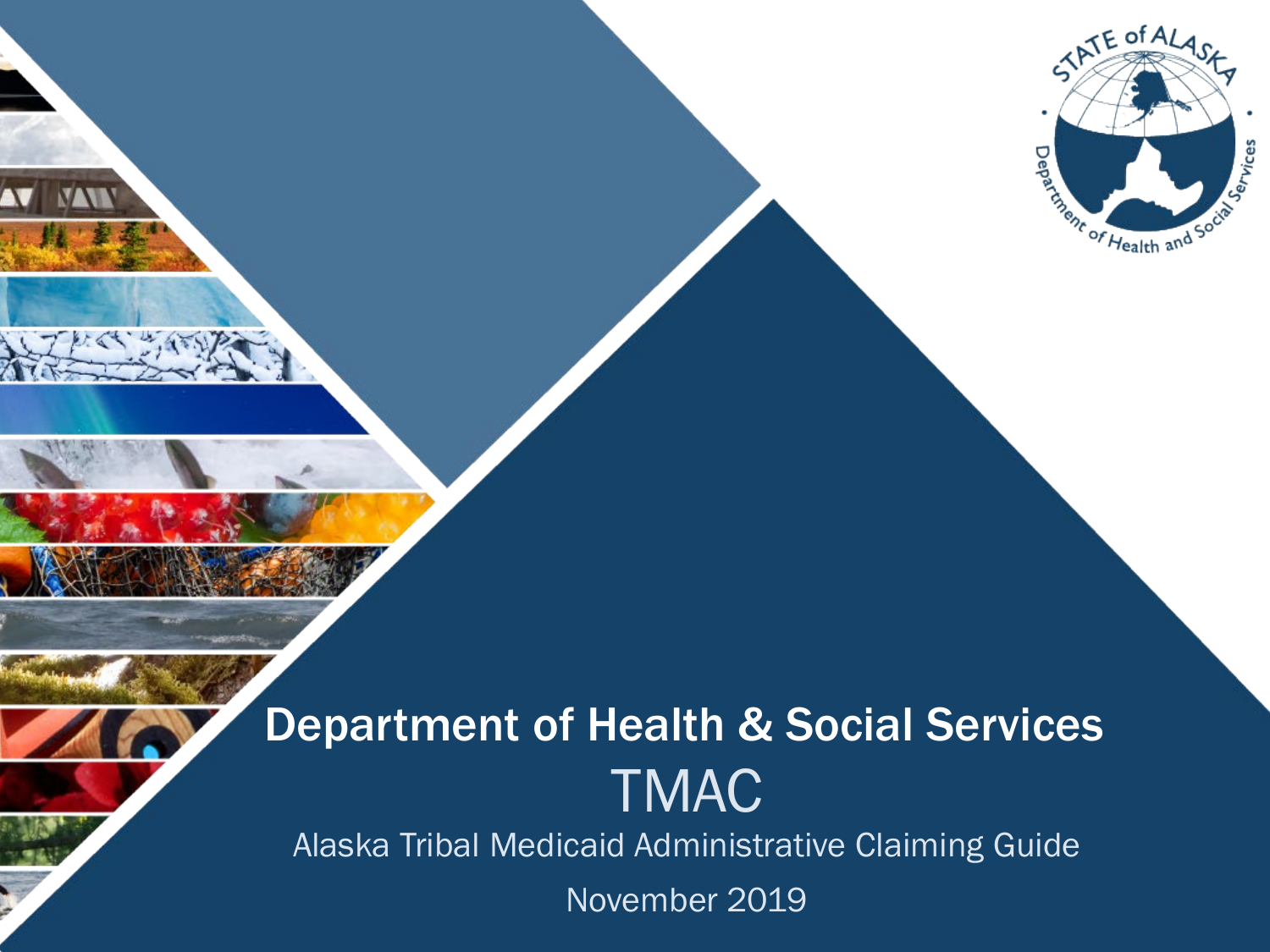$\mathfrak{D}$ 



### Purpose

- Approved tribal health organizations (THO) and Tribes will increase Medicaid and Denali KidCare enrollment and retention of eligible and potentially eligible tribal and non-tribal utilizers using outreach, enrollment, and renewal activities.
- Partner THOs and Tribes will receive reimbursement for some administrative costs associated with performing allowable Medicaid and Denali KidCare outreach and linkage activities.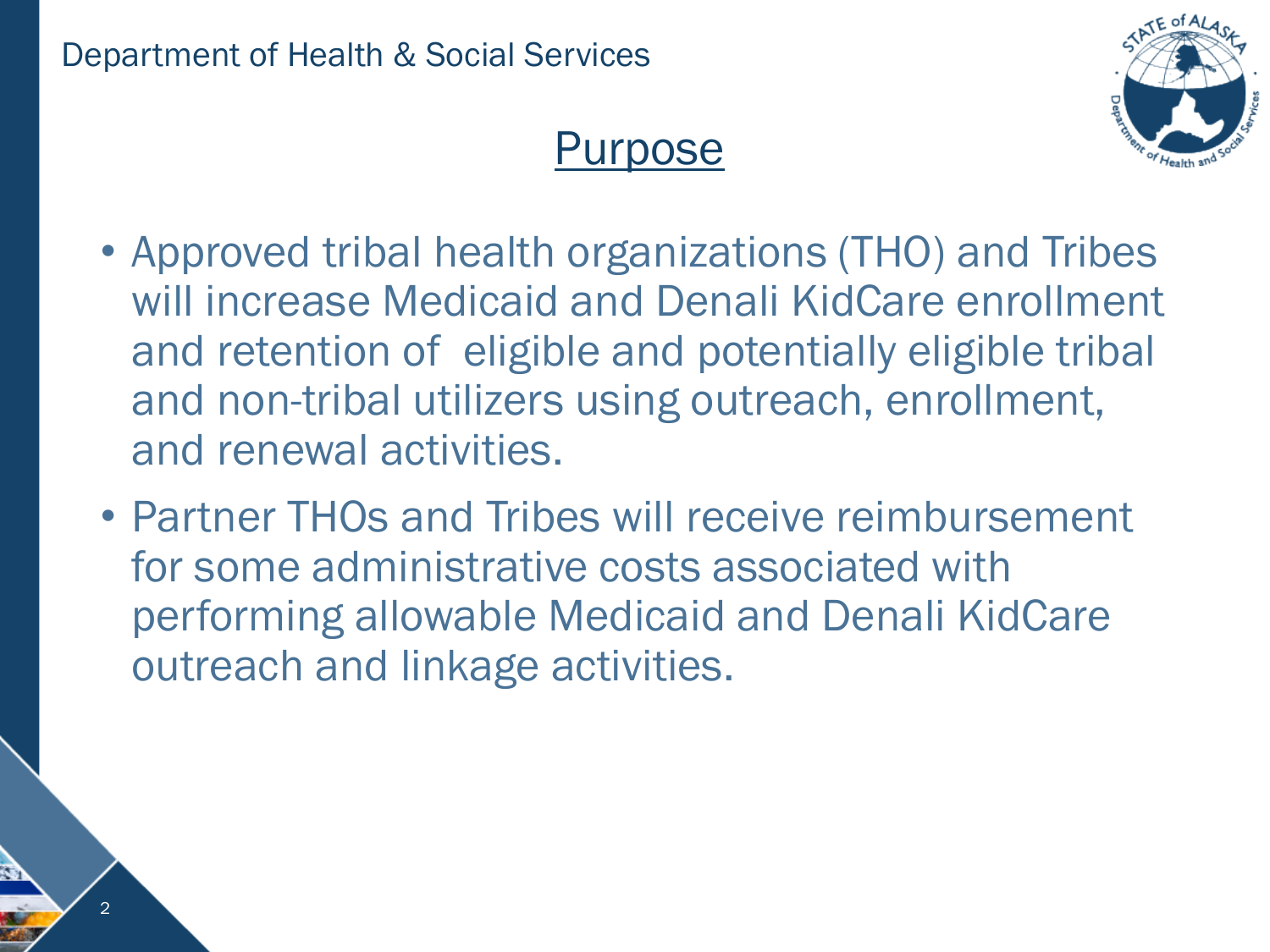

# Tribal Health Organization/Tribe Roles

- Must be an Alaskan Tribal Health Organization or Tribe with a signed TMAC agreement with DHSS
- Conduct approved outreach and enrollment activities for Alaska Natives, American Indians, and non-Tribal members served by the entity
- Utilization of provided forms
- Provide payment of non-Federal portion of the required state match
- Timely submission of requested forms and payment
- Understand TMAC processes using provided training and resources
- Inform DHSS TMAC staff of any contact information changes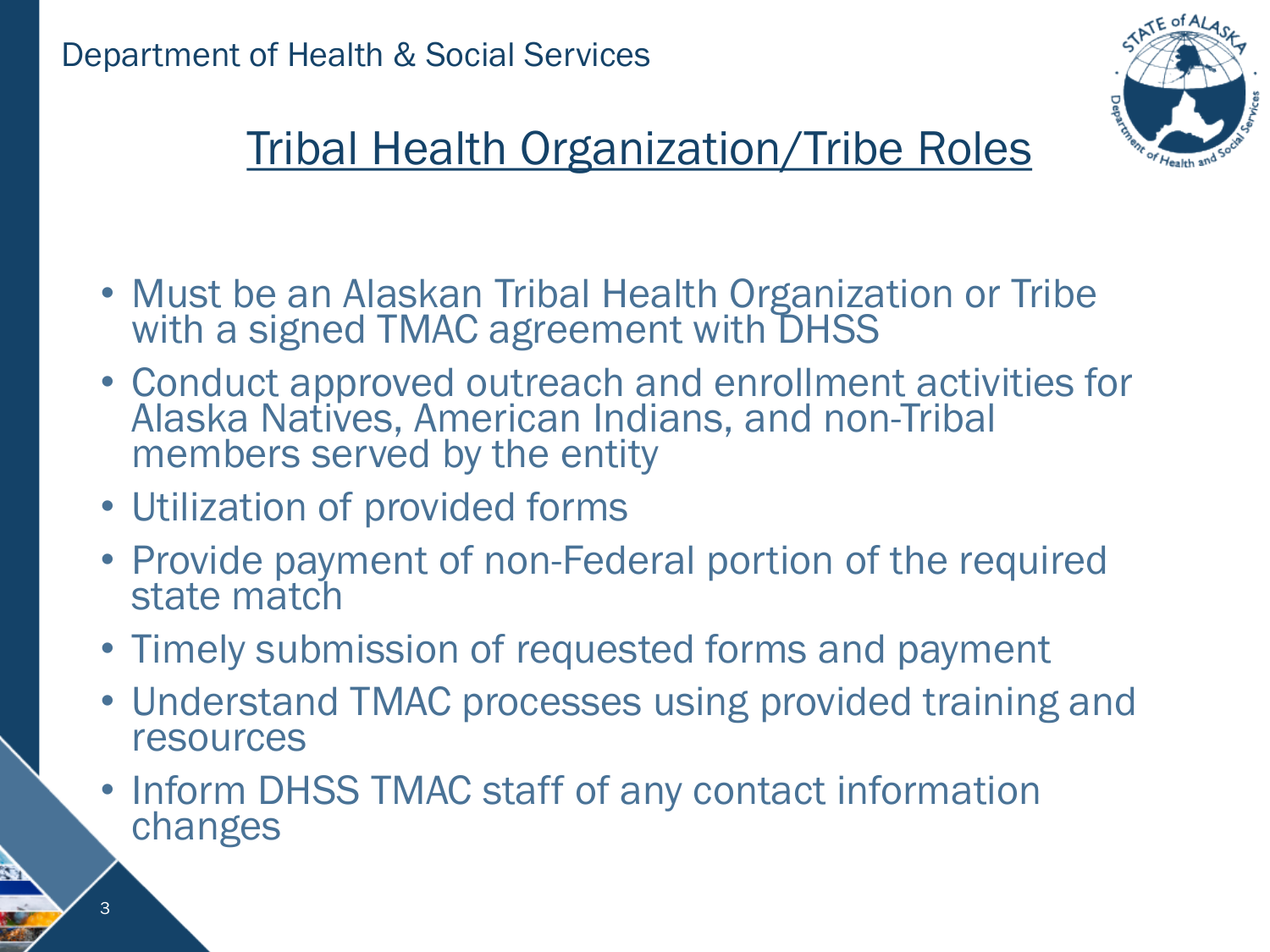4

# DHSS Roles



- Maintain TMAC Memorandum of Agreement
- Provide training sessions upon request
- Make available online access of current forms and processes
- Prompt payment of Administrative Fee to partners
- Provide monitoring and oversight through reconciliation and audit processes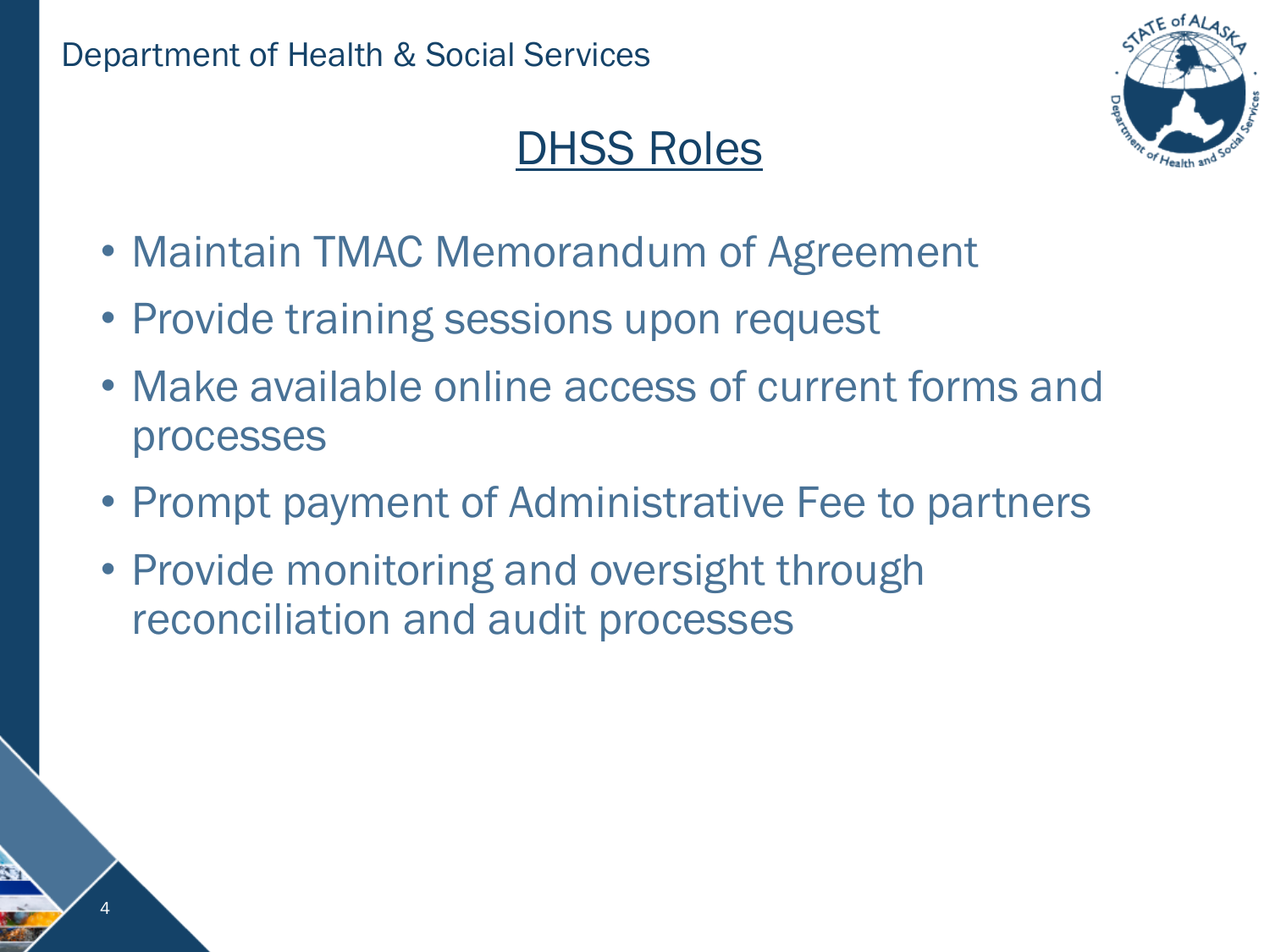### General Process



- •Entity does enrollment outreach
- •Data is collected and entered in forms

- •Entity submits forms and EFT transfer
- •Submission must be timely for payment
- •DHSS pays administrative fees to entity
- •DHSS reconciles Medicaid services recipient list with Medicaid claims list

1

2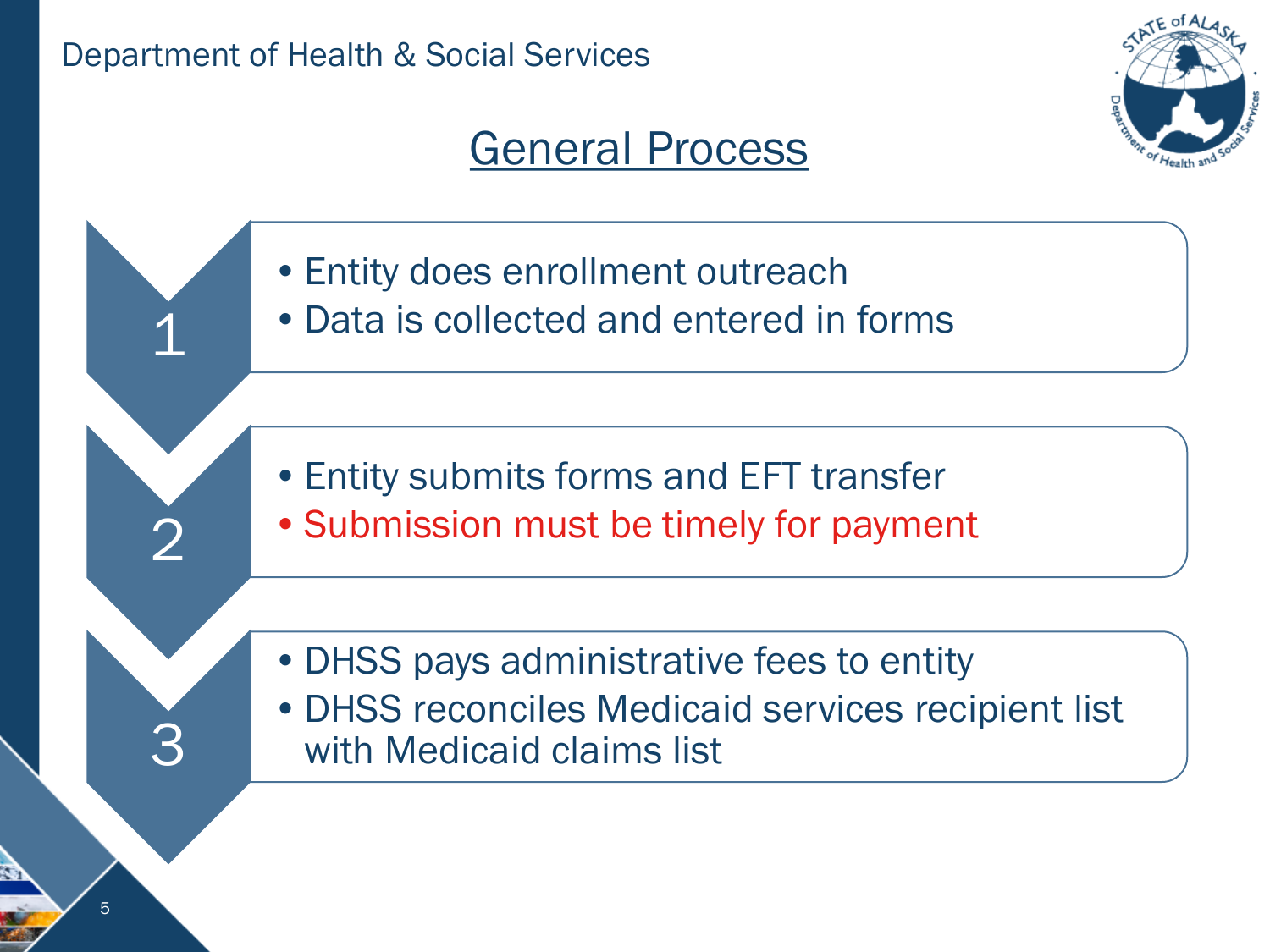

# Approved Outreach and Enrollment Activities

- Medicaid and Denali KidCare application and renewal assistance using Division of Public Assistance (DPA) paper and online applications and through the Federally Facilitated Marketplace
- Arrangement of travel for clients
- Community outreach at events such as health fairs
- Screening and enrolling during patient registration
	- $\triangle$  **[DPA website](http://dhss.alaska.gov/dpa/Pages/medicaid/default.aspx)** includes information and applications **Eederally Facilitated Marketplace reviews and may be** able to determine Medicaid eligibility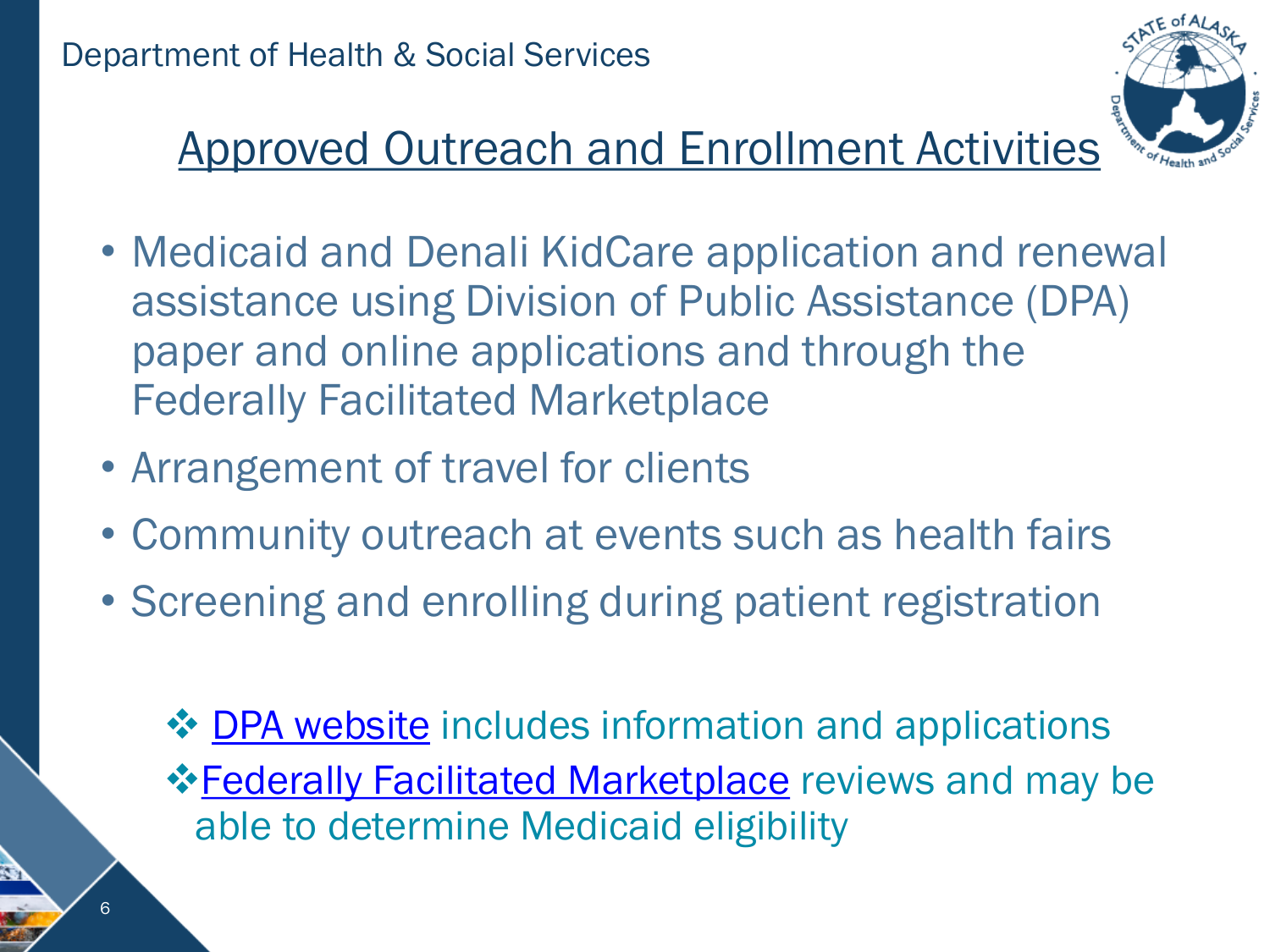7

#### Quarterly Submission Documents

All forms and non-federal portion of the required state match must be submitted to DHCS 45 days after the end of each quarter. Failure to submit timely will result in nonpayment.

- 1. TMAC Outreach List
- 2. Tribal Outreach Attestation Submission
- 3. Medicaid/Denali KidCare Unduplicated Medicaid Recipients
- 4. Tribal Medicaid Administrative Claiming Invoice and Attestation Submission

\*All documents are on the **TMAC website** or by request at: [tmac.hss@alaska.gov](mailto:tmac.hss@alaska.gov)

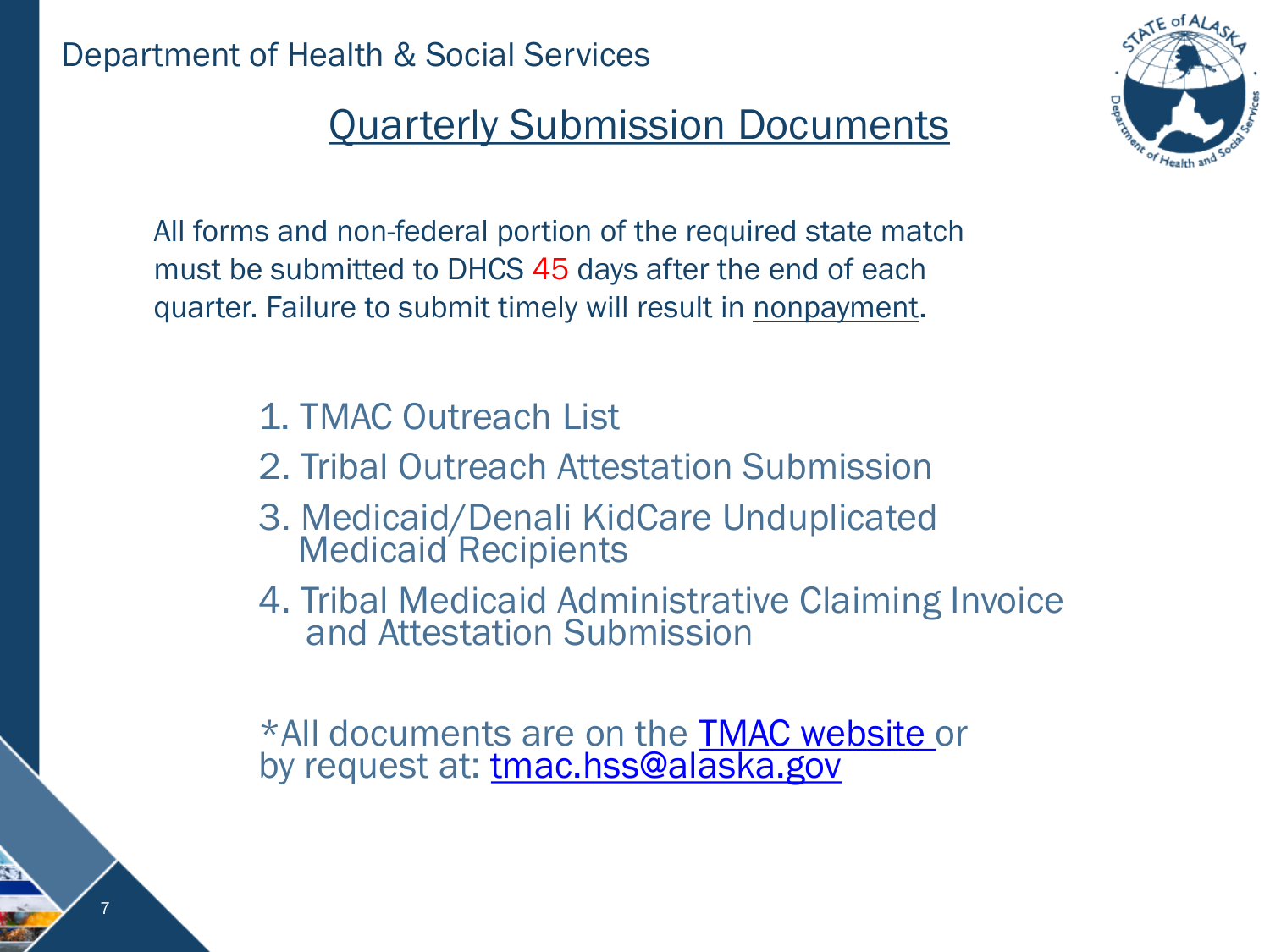## Form 1: TMAC Outreach List

| <b>TMAC Manager Name &amp;</b><br><b>Tribal Health Organization</b><br><b>Telephone Number</b><br><b>ENTER MGR. NAME/PHONE#</b><br><b>ENTER TRIBE NAME HERE</b> | <b>FFY YEAR / QUARTER</b>     |                                                 |                                                                                                       | <b>TMAC Outreach List</b> |       |  |  |  |  |
|-----------------------------------------------------------------------------------------------------------------------------------------------------------------|-------------------------------|-------------------------------------------------|-------------------------------------------------------------------------------------------------------|---------------------------|-------|--|--|--|--|
|                                                                                                                                                                 |                               |                                                 |                                                                                                       |                           |       |  |  |  |  |
|                                                                                                                                                                 |                               | <b>ENTER FFY/QTR HERE</b>                       |                                                                                                       |                           |       |  |  |  |  |
| Alaska Native or American<br>Indian                                                                                                                             | <b>Non Native Beneficiary</b> |                                                 |                                                                                                       |                           |       |  |  |  |  |
| 65 or<br><b>Under</b><br><b>Under</b><br><b>Adults</b><br><b>Adults</b><br>21<br>21<br>21-64<br>Older<br>21-64                                                  | 65 or                         |                                                 | Due: 45th day after the close of the prior quarter. Submit via DSM to: dhcs.tmac@hss.soa.directak.net |                           | Older |  |  |  |  |
| <b>TOTAL ENTRIES</b>                                                                                                                                            |                               | STATE OF ALA                                    |                                                                                                       |                           |       |  |  |  |  |
| $\Omega$<br>$\Omega$<br>$\Omega$<br>$\Omega$<br>1                                                                                                               |                               |                                                 |                                                                                                       |                           |       |  |  |  |  |
| <b>Grand Total Outreach</b><br>1<br>Insuring Alaska's Children                                                                                                  | $\Omega$                      |                                                 |                                                                                                       |                           |       |  |  |  |  |
|                                                                                                                                                                 |                               |                                                 |                                                                                                       |                           |       |  |  |  |  |
| <b>Alaska Native or American</b><br>Indian                                                                                                                      | <b>Non Native Beneficiary</b> | <b>ARRIVE OF Health and S</b><br>and Our Future |                                                                                                       |                           |       |  |  |  |  |
| <b>Under</b><br>65 or<br><b>Under</b><br><b>Adults</b><br><b>Adults</b><br><b>Date</b><br><b>Name</b><br>21<br>21-64<br>Older<br>21<br>21-64                    | 65 or<br>Older                |                                                 |                                                                                                       |                           |       |  |  |  |  |
| 10/1/2017<br><b>Susie Smith</b><br>$\mathbf{1}$                                                                                                                 |                               |                                                 |                                                                                                       |                           |       |  |  |  |  |
|                                                                                                                                                                 |                               |                                                 |                                                                                                       |                           |       |  |  |  |  |
|                                                                                                                                                                 |                               |                                                 |                                                                                                       |                           |       |  |  |  |  |
|                                                                                                                                                                 |                               |                                                 |                                                                                                       |                           |       |  |  |  |  |
|                                                                                                                                                                 |                               |                                                 |                                                                                                       |                           |       |  |  |  |  |
|                                                                                                                                                                 |                               |                                                 |                                                                                                       |                           |       |  |  |  |  |
|                                                                                                                                                                 |                               |                                                 |                                                                                                       |                           |       |  |  |  |  |
|                                                                                                                                                                 |                               |                                                 |                                                                                                       |                           |       |  |  |  |  |
|                                                                                                                                                                 |                               |                                                 |                                                                                                       |                           |       |  |  |  |  |
|                                                                                                                                                                 |                               |                                                 |                                                                                                       |                           |       |  |  |  |  |



- Provide full names
- Outreach and enrollment employees complete this form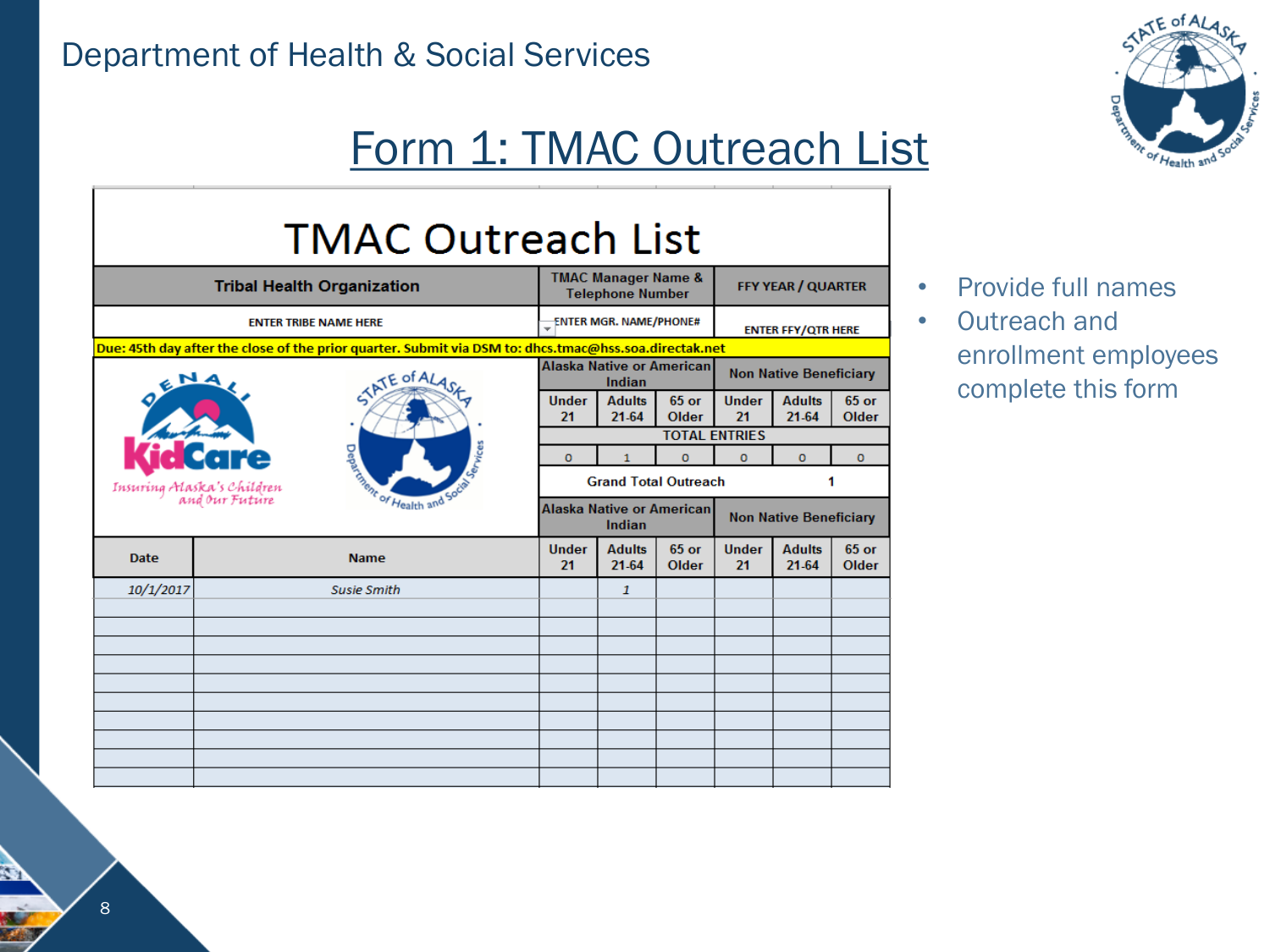

### Form 2: Tribal Outreach Attestation Submission

- Outreach and enrollment employees complete this form
- Signed by the entity's TMAC manager

9



(To be submitted through the DSM email address below along with list of patient registration and outreach lists) Deadline: 45<sup>th</sup> day after the close of the prior quarter Send to: dhcs.tmac@hss.soa.directak.net

| Tribe or Tribal Health Organization: I |      |
|----------------------------------------|------|
| <b>TMAC Manager:</b>                   | Tel: |
| DSM: I                                 |      |
| Email:                                 |      |
| Address:                               |      |
| Zip:<br>City:                          |      |

Please Specify Quarter and FFY: Click here to select QTR & FFY

**Please Specify Outreach Numbers** 

| # of Individuals Outreached at Registration                  |  |
|--------------------------------------------------------------|--|
| # of Individuals Outreached at Other: (please specify below) |  |
| Other:                                                       |  |
| Other:                                                       |  |
| Other:                                                       |  |
| Total # of Individuals Outreached                            |  |

(TMAC Manager) certify and attest that all patient registrants presenting in the undersigned quarter, for the Tribal health medical services, were outreached and provided an explanation, either verbally or visually, of the DenaliCare and/or Denali KidCare public insurance programs, for which they may be eligible, including both local Tribal contact and state contact information.

In addition, If this Tribe or Tribal health organization is the recipient of a CMS Connecting Kids to Coverage Grant or any other CMS grant award for Medicaid administrative activities, I certify and attest that the children who have been outreached and provided application and renewal assistance under the Connecting Kids to Coverage grant or any other federal grant funding for Medicaid outreach and enrollment assistance may also appear in this list since the aggregate total of children outreached and provided application and renewal assistance will likely be a part of this list; however, those children will be eliminated from the unduplicated list of recipients that the Tribe and Tribal health organization submit along with the invoice for payment under TMAC, to carve out these children to prevent duplication of payment for these Medicaid administrative activities (please refer to corresponding invoice attestation).

| TMAC Manager:           |  |
|-------------------------|--|
| TMAC Manager Signature: |  |

Date: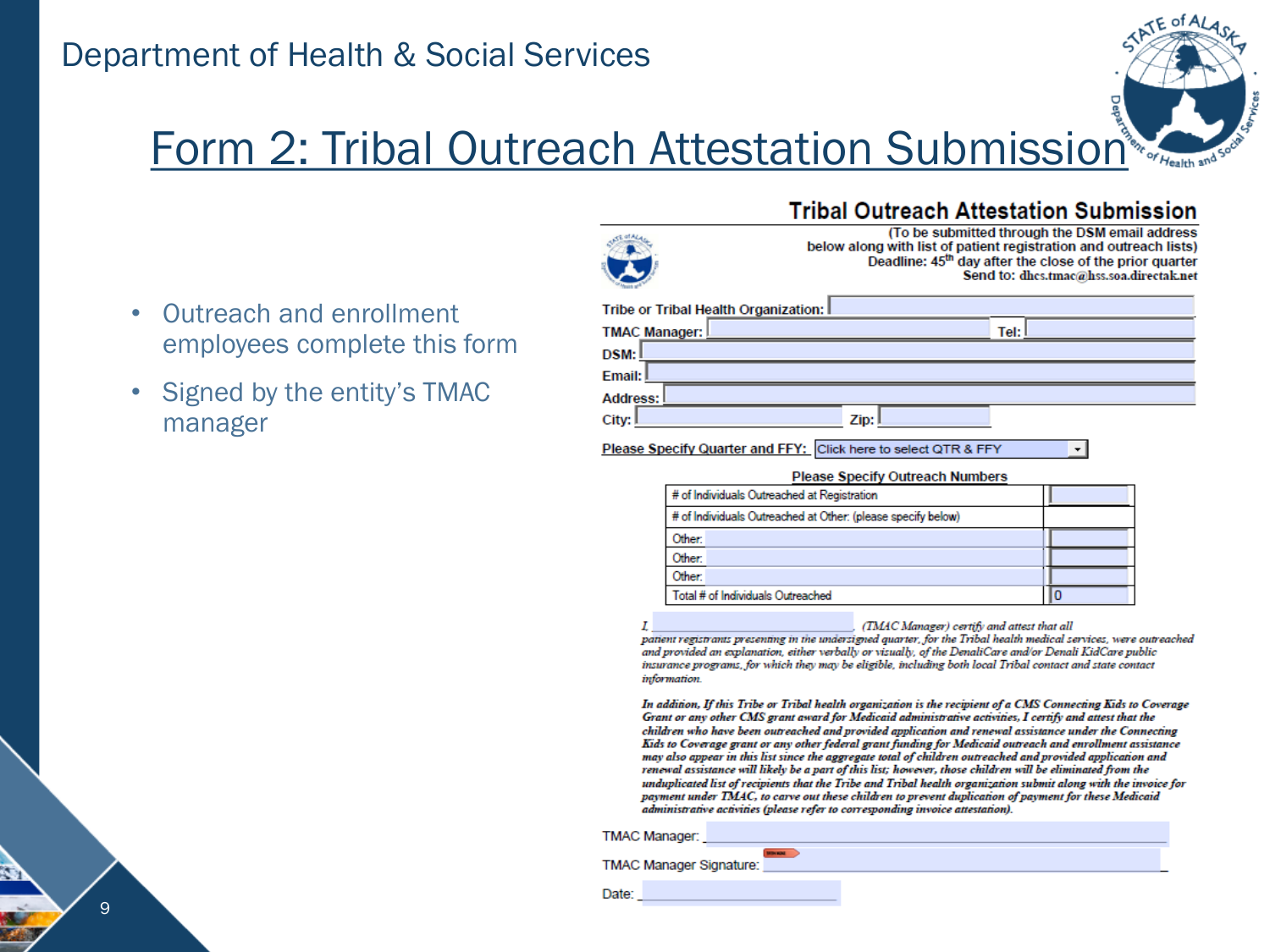

- Provide full names
- TMAC manager or designated fiscal staff completes this form



#### **Medicaid / Denali KidCare Unduplicated Medicaid Recipients**

| and bur Future                              |                                             |    |                                                            |       |    |                 |              |
|---------------------------------------------|---------------------------------------------|----|------------------------------------------------------------|-------|----|-----------------|--------------|
| Tribe or THO                                | QTR / FFY                                   |    | <b>This section will auto tabulate</b>                     |       |    |                 |              |
| Southeast Alaska Regional Health Consortium | FFY18, QTR2 (Jan 1,<br>2018 - Mar 31, 2018) | 21 | Under   Adults   65 or   Under   Adults   65 or<br>$21-64$ | Older | 21 | $21-64$   Older | <b>Total</b> |
|                                             |                                             |    |                                                            |       |    |                 |              |

Due: 45th day after the close of the prior quarter. Submit via DSM to: dhcs.tmac@hss.soa.directak.net

| DenaliCare / Denali KidCare Identifiers |                      |    |           |                |                                                       |       |       |                                                     |
|-----------------------------------------|----------------------|----|-----------|----------------|-------------------------------------------------------|-------|-------|-----------------------------------------------------|
| <b>Recipient Name</b>                   | <b>Date of Birth</b> | 21 | $21 - 64$ | 65 or<br>Older | 21                                                    | 21-64 | Older | <b>Total</b>                                        |
| <b>Joe Example</b>                      | 1/1/1985             |    |           |                |                                                       |       |       |                                                     |
|                                         |                      |    |           |                |                                                       |       |       |                                                     |
|                                         |                      |    |           |                |                                                       |       |       |                                                     |
|                                         |                      |    |           |                |                                                       |       |       |                                                     |
|                                         |                      |    |           |                |                                                       |       |       |                                                     |
|                                         |                      |    |           |                |                                                       |       |       |                                                     |
|                                         |                      |    |           |                |                                                       |       |       |                                                     |
|                                         |                      |    |           |                | Alaska Native or<br>American Indian<br>Under   Adults |       |       | <b>Non Native Beneficiary</b><br>Under Adults 65 or |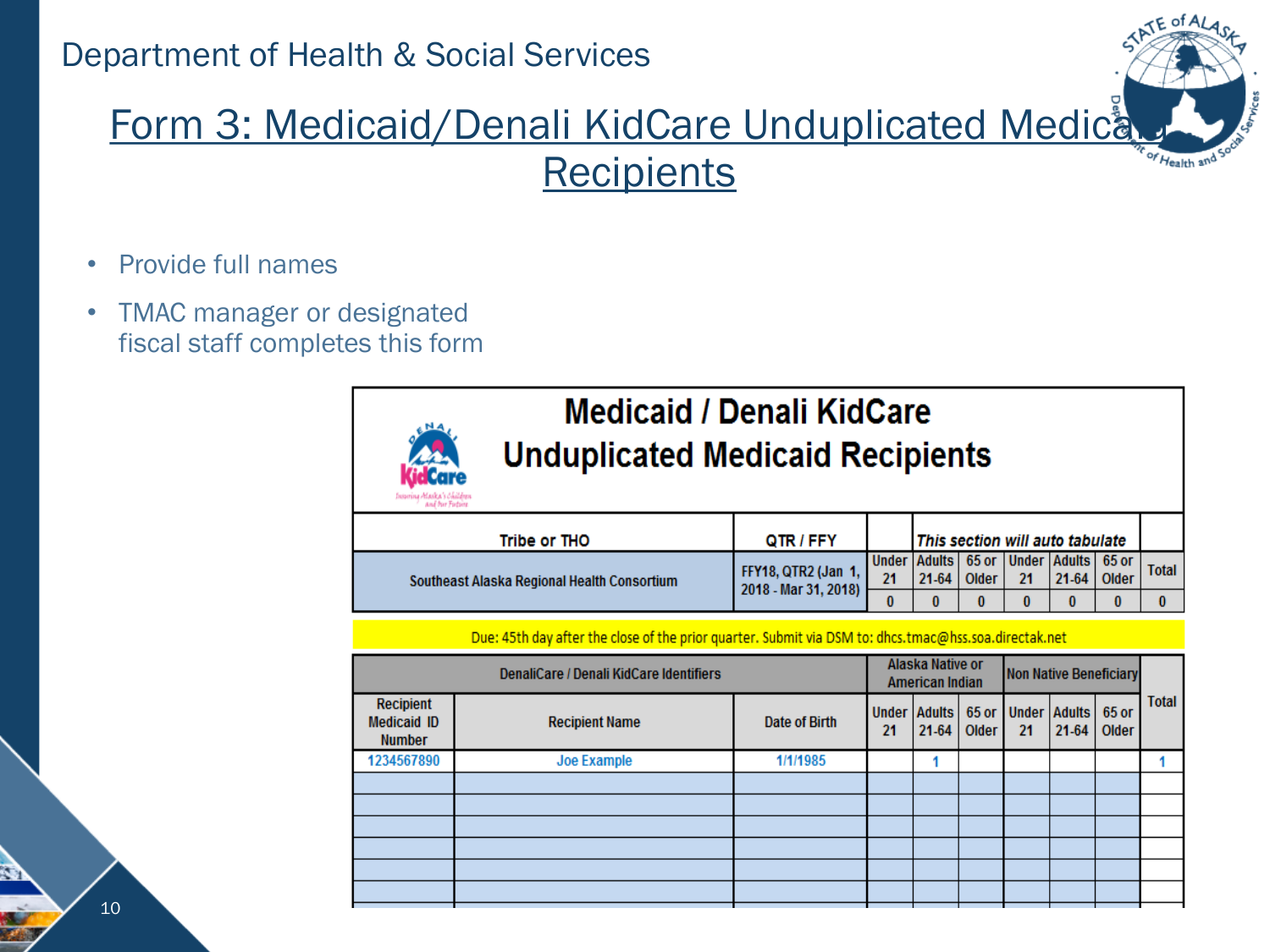#### Form 4: Tribal Medicaid Administrative Claiming Invoice and Attestation Submission



|                                                                                                               | Due: 45th day after the close of the prior quarter. Submit via DSM to: dhcs.tmac@hss.soa.directak.net                                         |                                          |        |                                                                    |
|---------------------------------------------------------------------------------------------------------------|-----------------------------------------------------------------------------------------------------------------------------------------------|------------------------------------------|--------|--------------------------------------------------------------------|
| . 14<br>Instances Alaska's i<br>need Our Faction                                                              | State of Alaska<br><b>Department of Health &amp; Social Services</b><br><b>Health Care Services</b><br>PO Box 110660<br>Juneau, AK 99811-0660 |                                          |        |                                                                    |
| <b>Claiming Tribe or THO</b>                                                                                  | Select Tribe or THO from drop down list                                                                                                       |                                          |        | (click here)                                                       |
| <b>Street or PO Box</b>                                                                                       |                                                                                                                                               |                                          |        |                                                                    |
| City, State                                                                                                   |                                                                                                                                               |                                          |        |                                                                    |
| FFY / Quarter                                                                                                 |                                                                                                                                               | FFY18, OTR1 (Oct 1, 2017 - Dec 31, 2017) |        |                                                                    |
| <b>TMAC Manager</b><br>TMAC Manager Telephone #<br><b>TMAC Manager Email</b>                                  |                                                                                                                                               |                                          |        |                                                                    |
|                                                                                                               | <b>INVOICE</b>                                                                                                                                |                                          |        |                                                                    |
| <b>Description</b>                                                                                            | <b>Ouantity</b>                                                                                                                               | <b>Date</b>                              | Amount |                                                                    |
| Total unduplicated number of<br>DenaliCare / Denali KidCare<br>enrolled individuals provided<br>with services |                                                                                                                                               | #N/A                                     | #N/A   | Check here if<br>funds were.<br>◻<br>transferred<br>electronically |
|                                                                                                               | Tribes must send the Non-Federal portion / Required<br>FFP to be sent via IGT electronic transfer                                             |                                          | #N/A   |                                                                    |
|                                                                                                               |                                                                                                                                               |                                          |        |                                                                    |

certify (CFO in blue ink) under penalty of perjury that the information provided on this invoice is true and correct based on the approved methodology outlined in Section III and further defined in Section IV of the Tribal Medicaid Outreach and Linkage Plan for the period referenced and that the funds transferred via IGT from the Tribes to the State of Alaska Department of Health & Social Services represent the non Federal share of the Federal matching funds pursuant to the requirements of 42 CFR 433.51, for allowable administrative activities and that these public .<br>funds are not Federal funds and have not been and will not be subsequently used for Federal match in this or any other program. I have notice that the formation is to be used for filing of a claim with the Federal Government for Federal Funds and knowing misrepresentation constitutes violation of the .<br>Federal False Claims Act. If this Tribe or Tribal health organization is the recipient of a CMS Connecting Kids to Coverage Grant or any other CMS ant award for Medicaid administrative activities, I further certify that the children outreached and provided application and renew nder this Tribe's or Tribal health organization's CMS Connecting Kids to Coverage grant funding or any other federal grant funding for Medicaid treach and enrollment assistance have been carved out from the list of unduplicated recipients of services provided to DHCS through DSM which s prevented any duplication of payment related to Medicaid administrative activities provided otherwise.

**CFO** Signature:

Data:

- Quarterly invoice of administrative fees
- Attestation of transferred funds to DHSS represent the non-Federal share of the Federal matching funds for allowable activities
- THO/Tribal CFO signs this form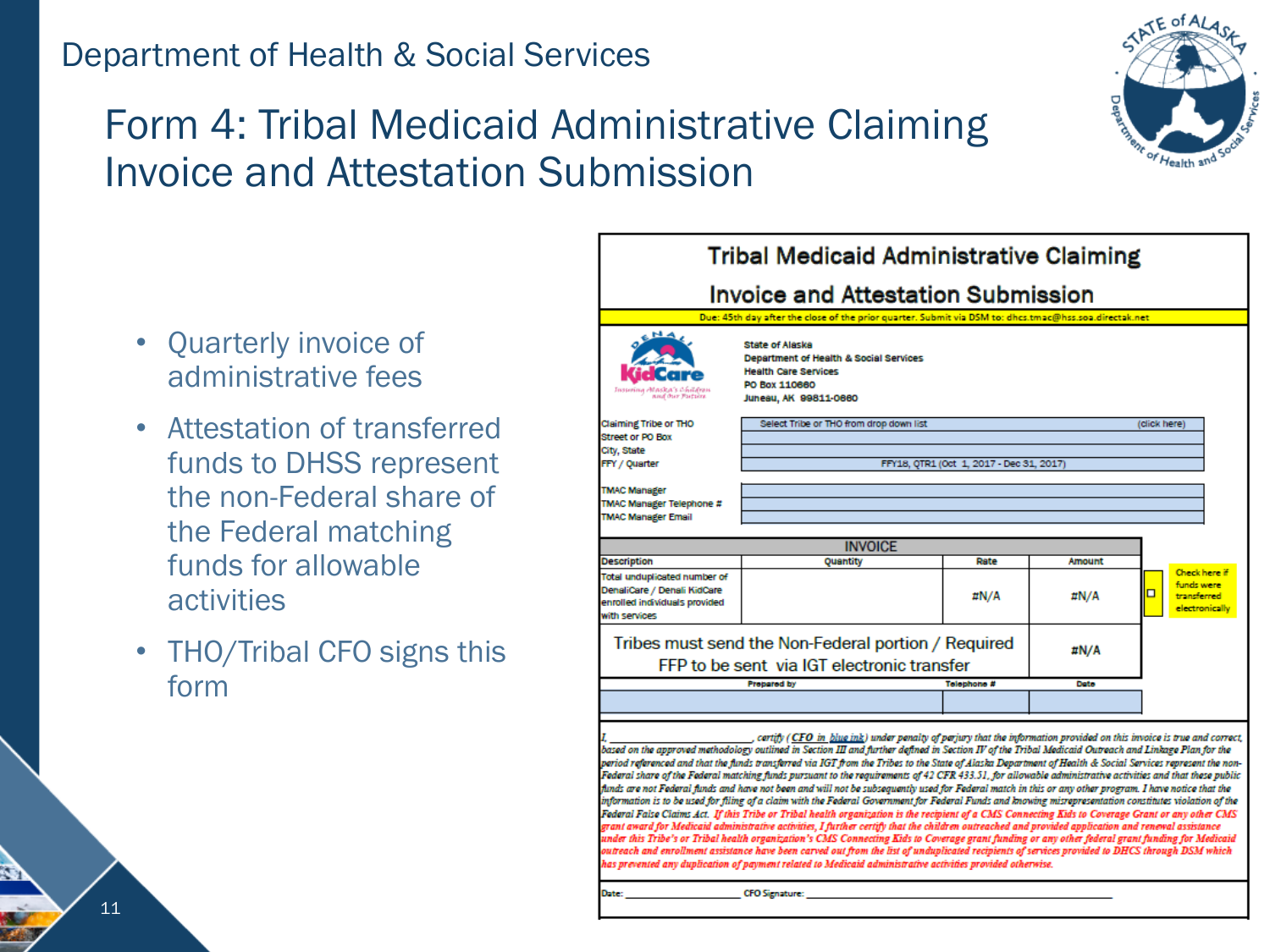# Direct Secure Messaging (DSM)



• Send forms through a DSM e-mail for HIPAA compliance



To sign up: [healtheconnect Alaska](https://www.healtheconnectak.org/) webpage [DSM](http://inpriva.com/inpriva/index.php/ak-dsm-ss2/) webpage E-mail: [healtheConnect@helpdesk.inpriva.net](mailto:healtheConnect@helpdesk.inpriva.net) Phone: 866-936-1423 TMAC Direct Secure Messaging: Email: [dhcs.tmac@hss.soa.directak.net](mailto:dhcs.tmac@hss.soa.directak.net)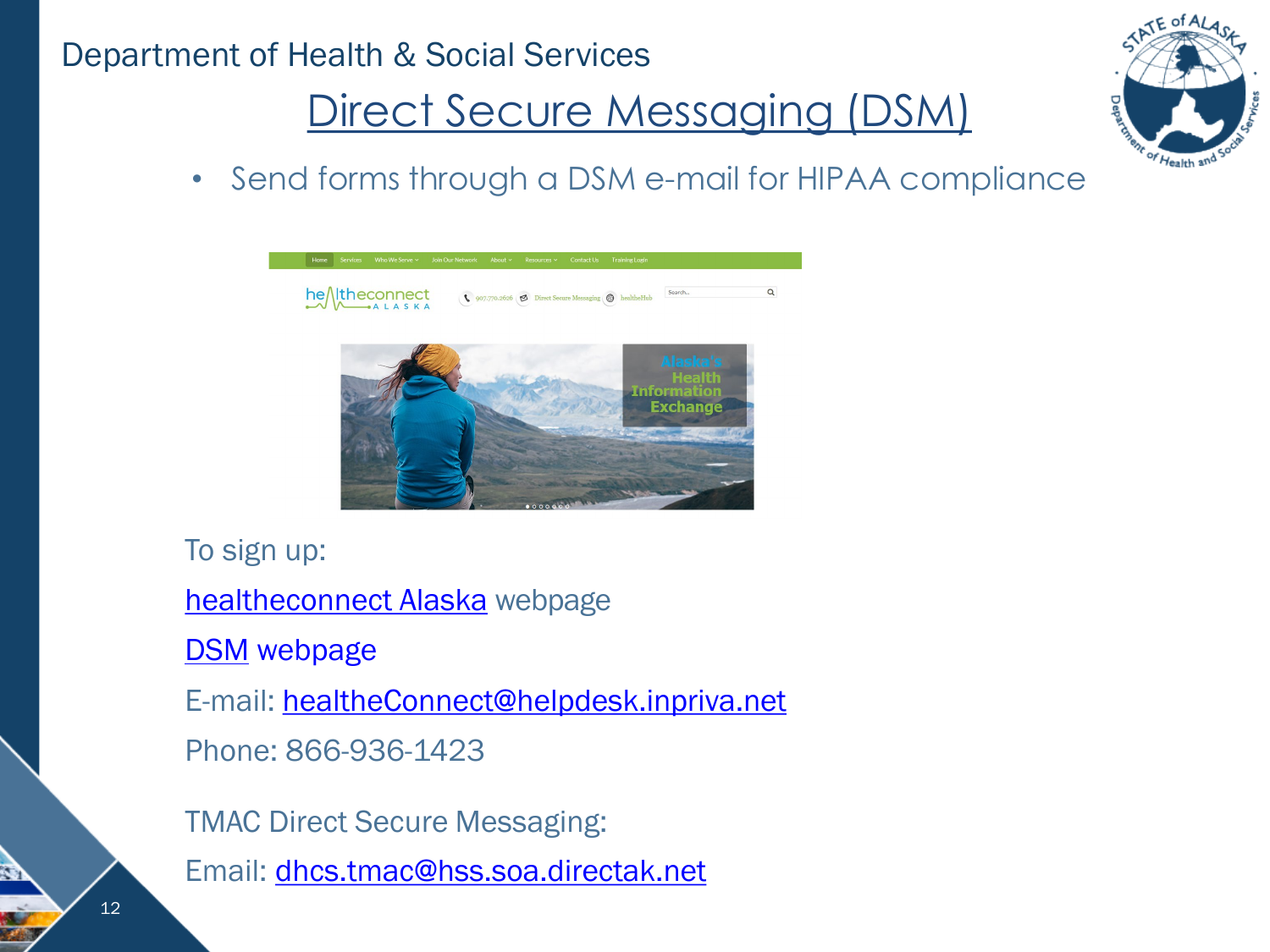

# THO/Tribe FFY20 IGT Transfer Due Dates

Each submission encompasses one quarter. All submission documents and EFT of non-federal funds are due 45 days after the last day of each quarter.

### Submission Due Dates

- 
- 
- 
- 
- 

• Nov. 14, 2019: FFY19, Q4 (July 1 – Sept. 30)

- Feb. 14, 2020: FFY20, Q1 (Oct. 1 Dec. 31)
- May 15, 2020: FFY20, Q2 (Jan. 1 March 31)
- Aug. 14, 2020: FFY20, Q3 (April 1 June 30)
- Nov. 16, 2020: FFY20, 04 (July 1 Sept. 30)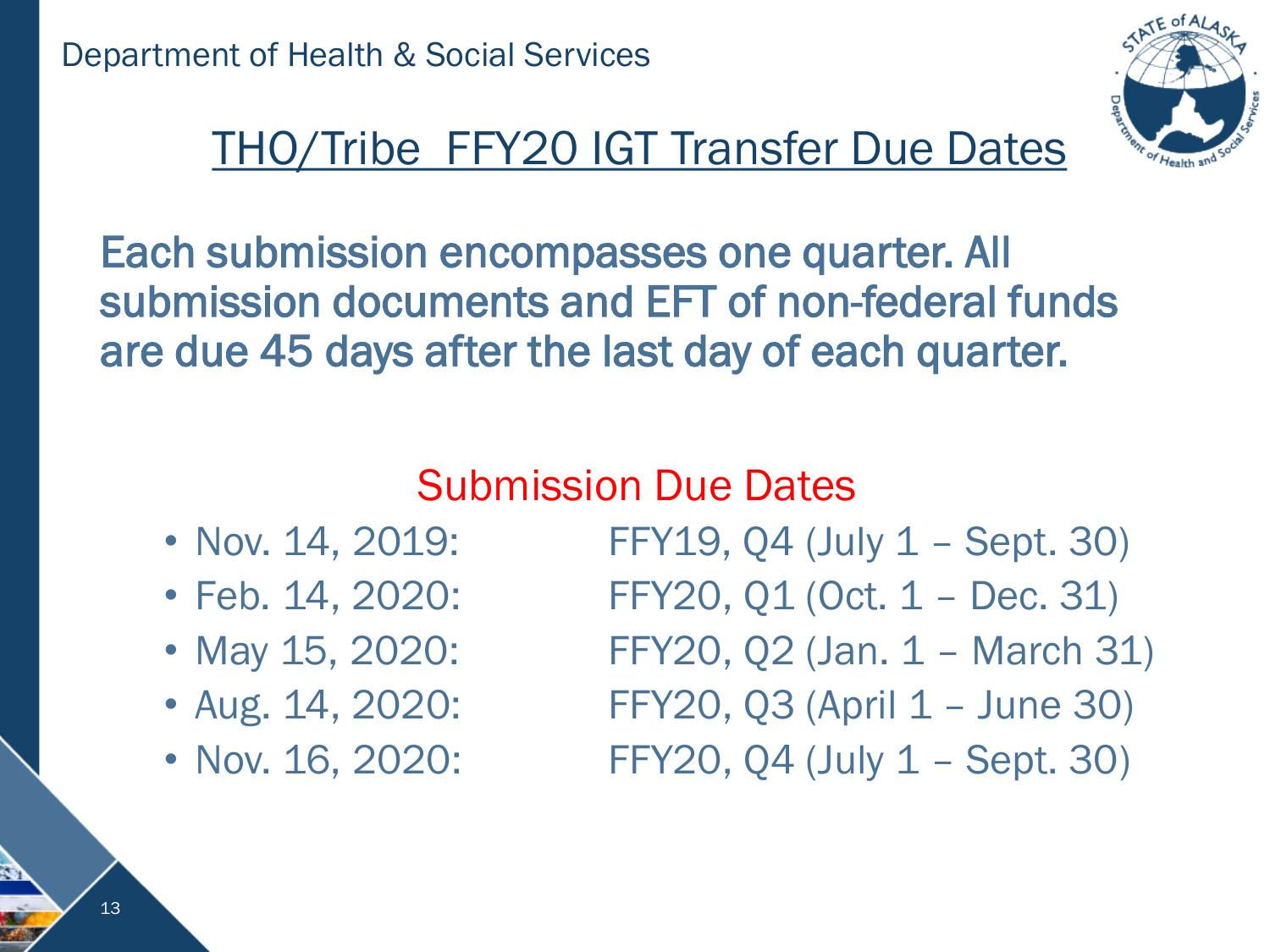

#### Processing of TMAC Funds

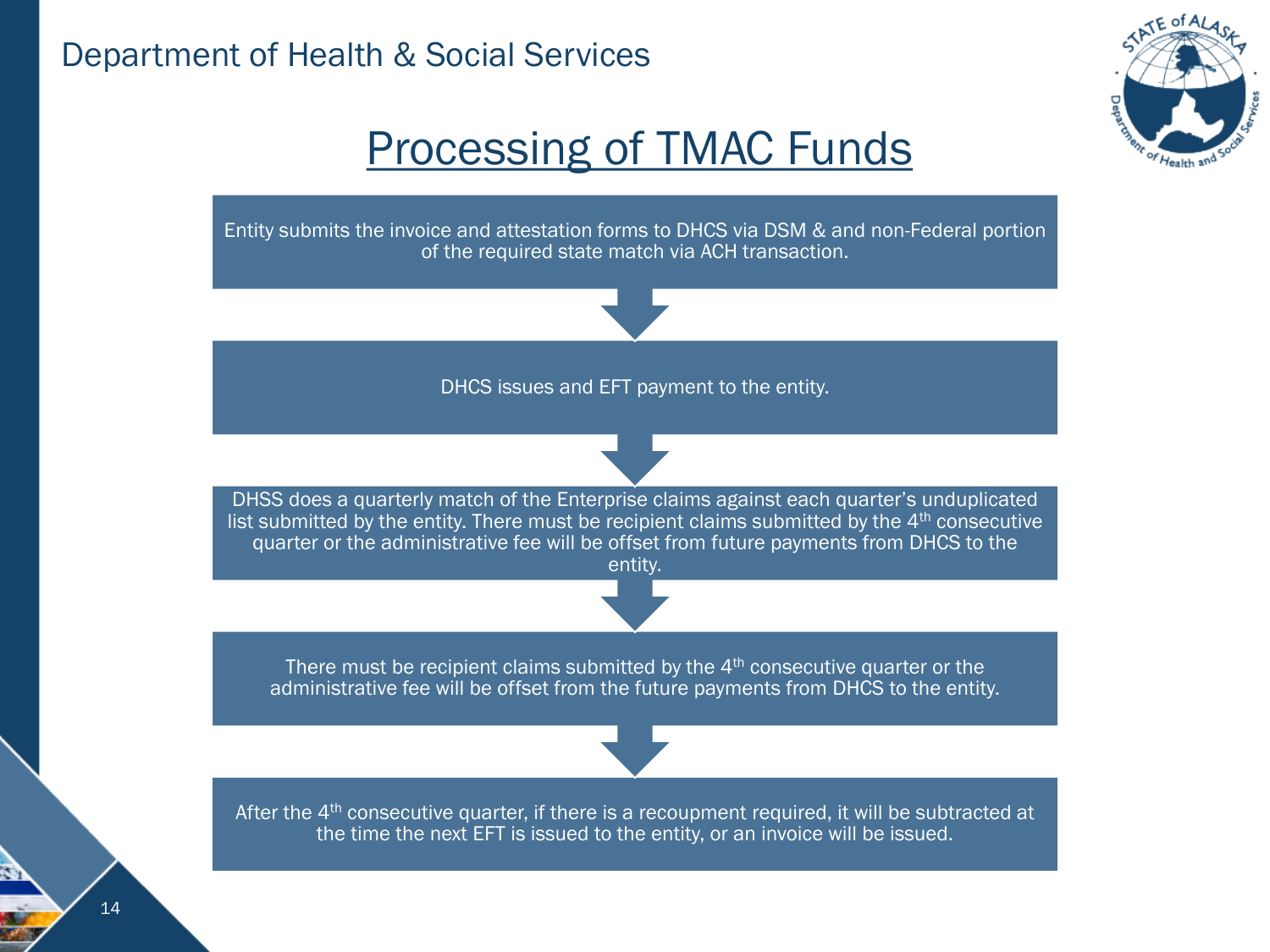

# ACH and Wire Transfers to DHSS

#### Wire Transfer Instructions

Notify the State of Alaska, Treasury Division, by 2:00 PM AST the business day prior to the wire transfer settlement date by e-mail to: [dot.trs.cashmgmt@Alaska.gov.](mailto:dot.trs.cashmgmt@Alaska.gov) The notice must include the payer name, payment amount, settlement date, the state agency the funds are for, and the purpose of the payment.

1. Instruct your bank to initiate a wire transfer of funds through the Federal Reserve wire transfer system to be received and credited to the State of Alaska:

> State Street Bank & Trust Company State Street Financial Center 1776 Heritage DR North Quincy, MA 02171 ABA # 011000028 State of Alaska – AY01 General Investment Fun Account # 00657189

- 2. Confirmation is available by calling the Alaska Department of Revenue, Treasury Division at 907- 465.2360
- 3. Do not sent ACH credit Transactions to this account.

#### ACH Transfer Instructions

Notify the State of Alaska, Treasury Division, by 2:00 PM AST the business day prior to the wire transfer settlement date by e-mail to: [dot.trs.cashmgmt@Alaska.gov.](mailto:dot.trs.cashmgmt@Alaska.gov) The notice must include the payer name, payment amount, settlement date, and that the payment is for ACH 06034.

- 1. Prepare the amount due.
- 2. Instruct your bank to initiate an ACH transfer of funds to be received and credited to the State of Alaska:

State Street Bank & Trust Company State Street Financial Center 1776 Heritage DR North Quincy, MA 02171 ABA # 011000028 State of Alaska – AY01 General Investment Fun Account # 00657189

- 3. Confirmation is available by calling the Alaska Department of Revenue, Treasury Division at 907- 465.2360
- 4. Do not sent any other State of Alaska payment types to this account.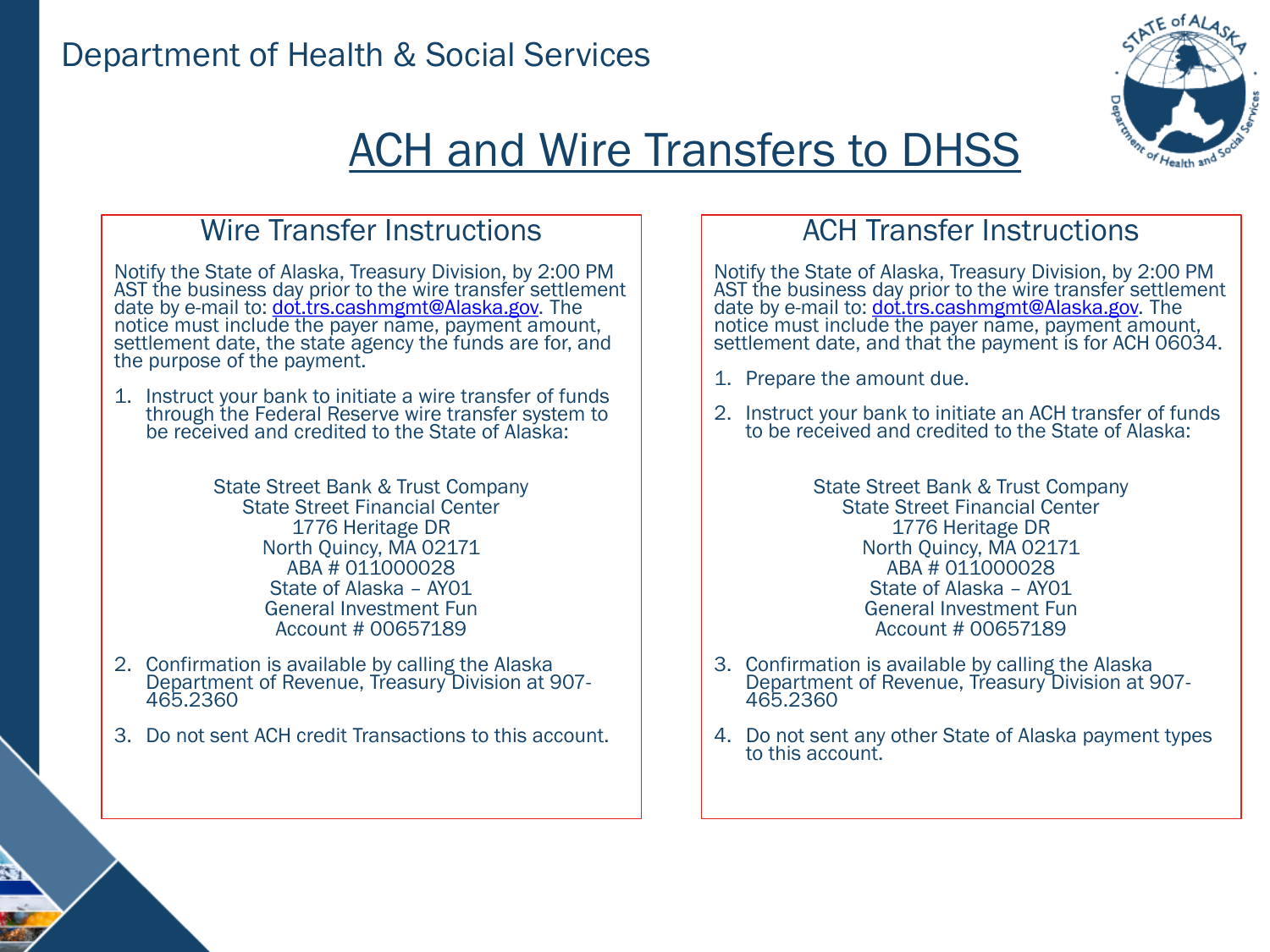

### DHSS Contacts

#### **Staff**

- Kyle Skeek, TMAC Receipt & Reconciliation, Health Care Services: 907.465.5829
- Sarah Harlamert, TMAC Receipt & Reconciliation Oversight, Health Care Services: 907.269.7398
- Sarah Harlamert, TMAC Manager, Health Care Services: 907.269.7398
- Renee Gayhart, Division Director, Health Care Services: 907.334.2400

#### **TMAC Mailing Address**

State of Alaska Division of Health Care Services Attn: TMAC PO Box 110660 Juneau, AK 99811-0660

#### **E-mail**

General e-mail: [tmac.hss@alaksa.gov](mailto:tmac.hss@alaksa.gov) DSM e-mail: [dhcs.tmac@hss.soa.directak.net](mailto:dhcs.tmac@hss.soa.directak.net)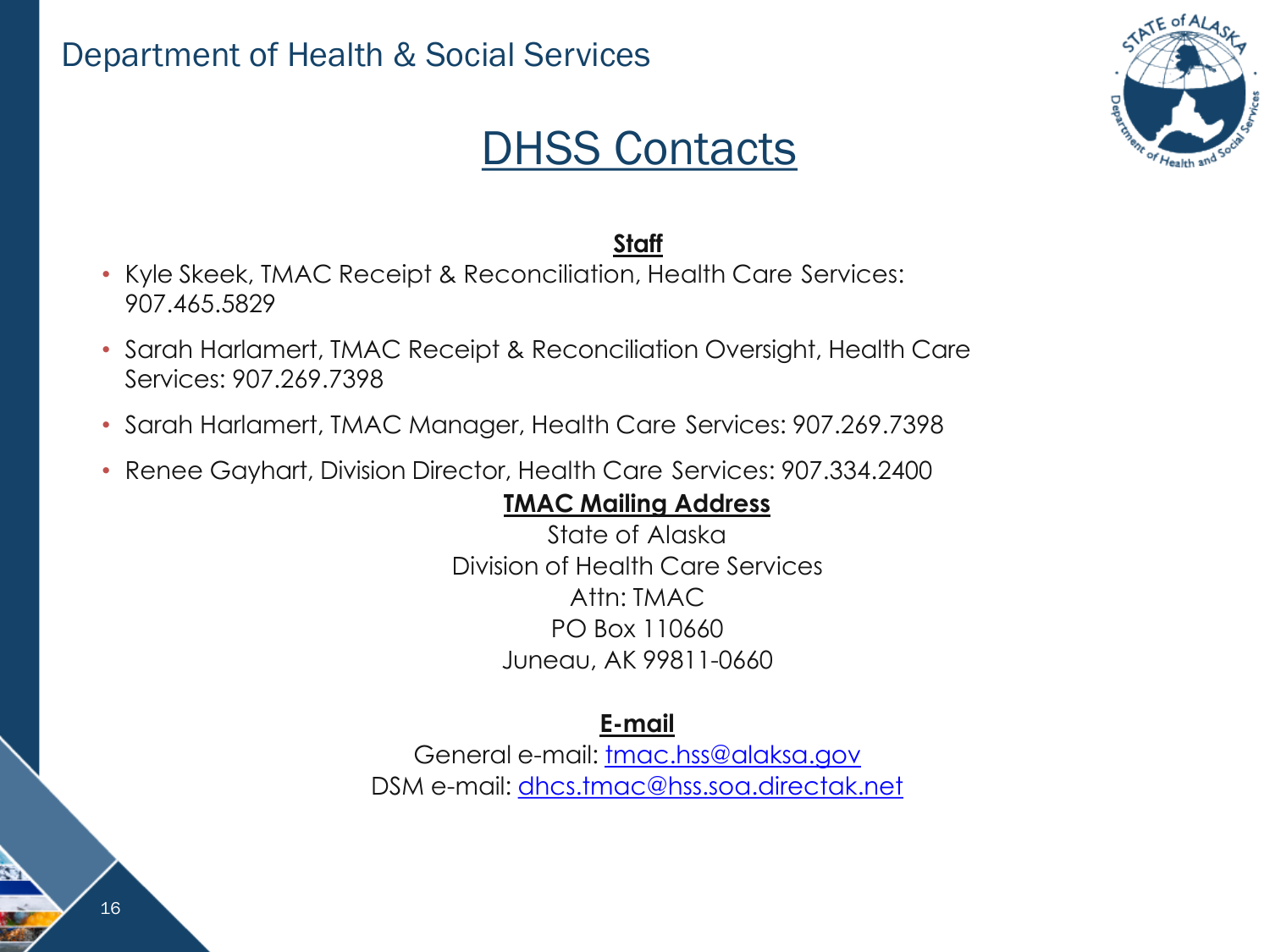

### Acronyms

- ACH: automated clearing house
- CFO: Chief Financial Officer
- DHCS: Division of Health Care Services
- DHSS: Department of Health and Social Services
- DPA: Division of Public Assistance
- DSM: Direct Secure Messaging
- EFT: electronic funds transfer
- FFP: federal financial participation
- FFY: Federal Fiscal Year, which has four quarters, Q1 (Oct, Nov, Dec); Q2 (Jan, Feb, March); Q3 (April, May, June); Q4 (July, Aug, Sept).
- IGT: intergovernmental transfer
- THO: tribal health organization
- TMAC: Tribal Medicaid Administrative Claiming